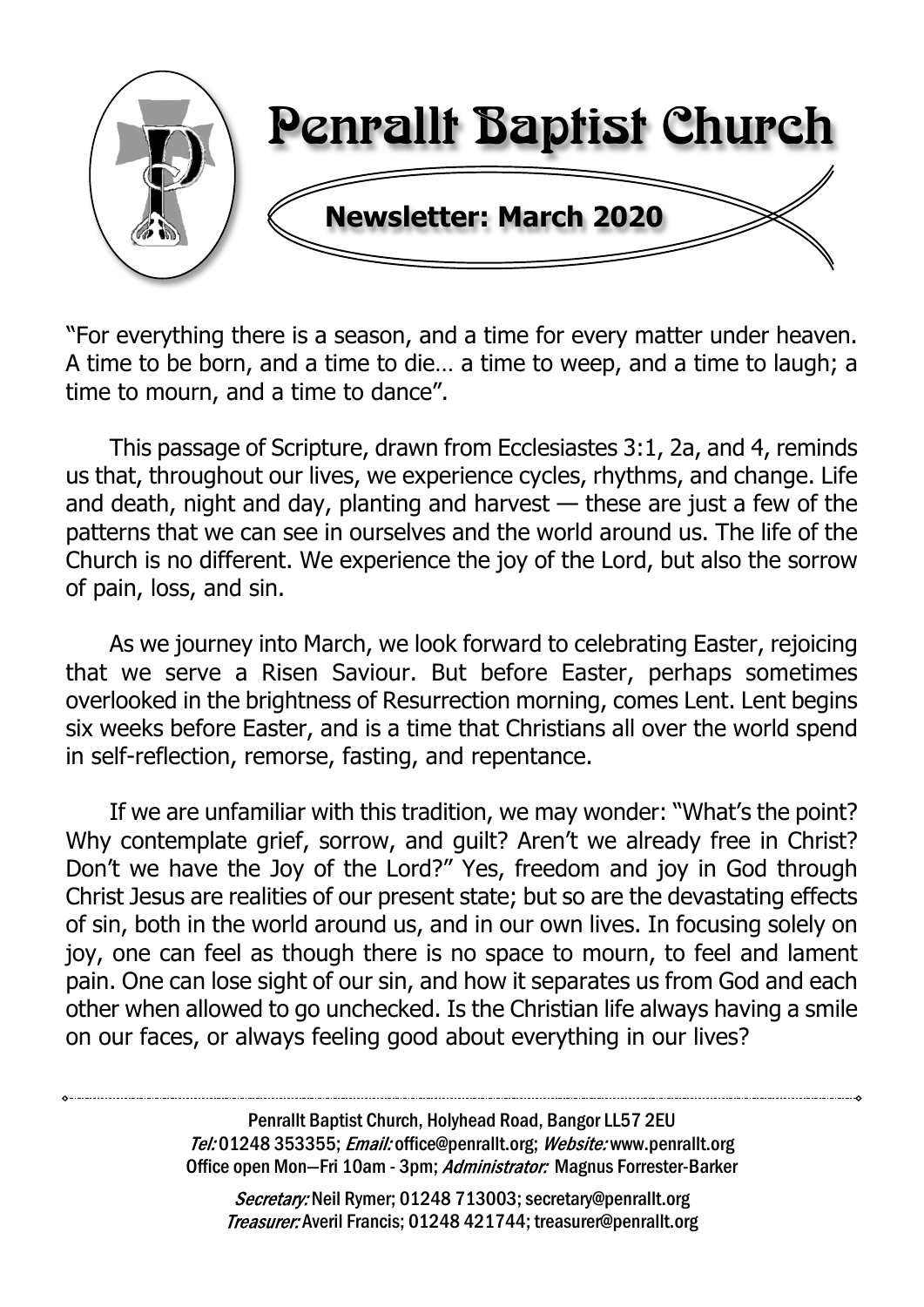Jesus didn't seem to think so. Isaiah calls Him "a man of sorrows, and acquainted with grief", and even tells us that, at the death of his friend Lazarus, "Jesus wept" (John 11:35). Jesus wept! He knew that He would raise Lazarus from the dead, that shortly there would be rejoicing, yet still, He wept. How amazing is that? Jesus, who was fully God, was also fully human. He knew loneliness, pain, heartbreak, and fear. He went through unimaginable suffering, even to death on a cross — and He did that to save us from our sin. We can all rest in the knowledge that "we do not have a high priest who is unable to sympathize with our weaknesses, but who in every respect has been tempted as we are, yet without sin" (Hebrews 4:15).

We can sometimes lose sight of the value of pain. Without knowing remorse and grief over sin, we cannot truly repent and turn to Christ. In his quide for daily prayer, *Seeking God's Face*, Philip F. Reinders has this to say about the importance of Lent: "In our pain-averse culture, Lent stands apart by not shrinking away from suffering but cultivating in us the wisdom that growth often (some might say only) comes through suffering. In a time and place of religious freedom, where we mostly don't suffer for following Christ, Lent invites us to willingly identify with Christ's suffering through fasting or other forms of self-denial".

Maybe you've come here today with a heavy heart. Maybe you've come with troubles, grief, and tears. Maybe you've come keenly aware of all the ways you fall short of the glory of God, wondering if there is a place for you here. Jesus, Immanuel, God with us, bids you welcome. He tells you, "Blessed are those who mourn, for they will be comforted" (Matthew 5:4). Jesus calls you to follow Him, even through suffering and pain. But He never asks you to follow Him anywhere that He did not go first.

Michael Blok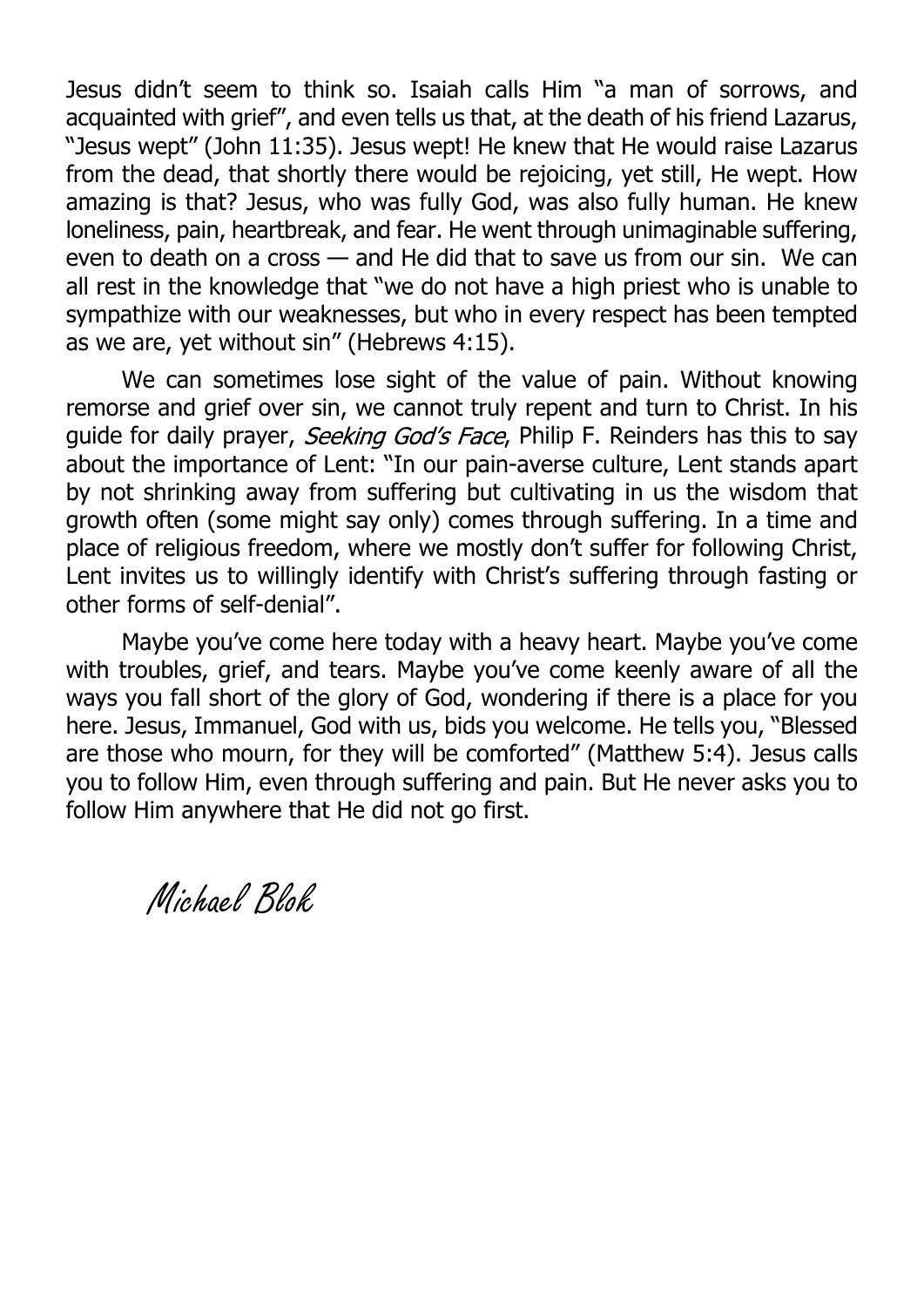# **Services This Month**

### **1st March**

- 10:30am **What Are You Going To Say To Jesus?** Preacher: Peter Cousins
- 6:00pm Communion Service **God loves me and nothing I can do will ever change that** Preacher: Magnus Forrester-Barker Romans  $8:31-39$

### **8th March**

- 10:30am **Jesus: Grace, Truth, Love and Light** Preacher: John Thompson
- 6:00pm Café church service in the rear hall, led by John Thompson

### **15th March**

- 10:30am **Go into all the world including Bangor!** An encouragement to local mission
- 6:00pm **The Spiritual Discipline of Fasting** Matthew  $6:1-24$ Preacher: Michael Blok

### **22nd March**

- 10:30am **Inspiring faith that lasts** Mother's Day all-age service led by Wendy Lemon
- 6:00pm **Faith plus Nothing equals Salvation** Preacher: Donald Poirot

### **29th March**

- 10:30am Communion Service Hehrews 9 **Without the shedding of blood there is no forgiveness** Preacher: Bob Woods
- 6:00pm **We believe in the Holy Spirit** John 14:15-27; Preacher: Andy Lewis  $15:26 - 27:16:7 - 15$

Peter Cousins is a retired former minister of Penrallt. John Thompson is the pastor of Llanelwy Community Church and is our moderator during our current pastoral vacancy. The other speakers and service leaders are all members of Penrallt's congregation.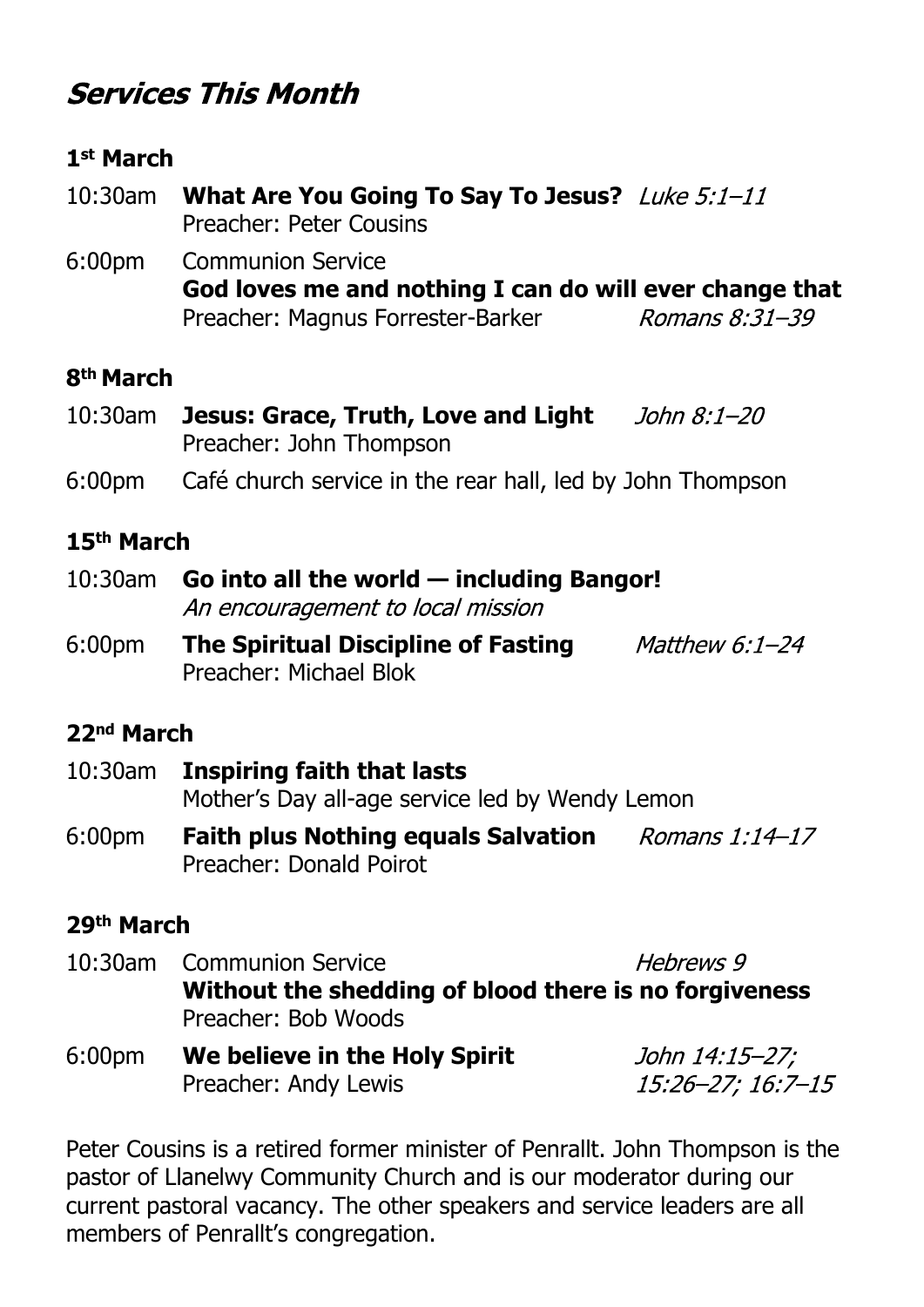## **Dates for Your Diary in March**

| <b>Mondays</b>      | 7pm                | Alpha Course.                            |  |
|---------------------|--------------------|------------------------------------------|--|
| <b>Saturdays</b>    | 8:30am             | Prayer meeting in the Twrgwyn Room.      |  |
| <b>Wednesday 4</b>  | 10:30am            | Men's prayer meeting followed by coffee. |  |
| <b>Friday 6</b>     | 1:30 <sub>pm</sub> | World Day of Prayer service at Penrallt. |  |
| <b>Sunday 8</b>     | 2pm                | Service at Haulfre (TBC).                |  |
| <b>Wednesday 11</b> | 7:30 <sub>pm</sub> | Monthly prayer meeting in the chapel.    |  |
| <b>Monday 16</b>    | 10:30am            | Church walk at Breakwater Country Park.  |  |
|                     |                    | Bible Unzipped at Rhos-on-Sea URC.       |  |
| <b>Saturday 21</b>  | $9:30$ am          |                                          |  |

Please see later in this newsletter for more about some of these events.

### **Children's Birthdays in March**

18th: Hannah Gao

## **Church Office**

Please note that the the church office will be closed from Thursday 26<sup>th</sup> March to Tuesday 31<sup>st</sup> March.

### Deadline for next month's newsletter: Thursday 19th March

Please send information to Magnus (office@penrallt.org; 01248 353355). All notices (including alterations to standing information) should be submitted in writing (preferably by email) as early as possible.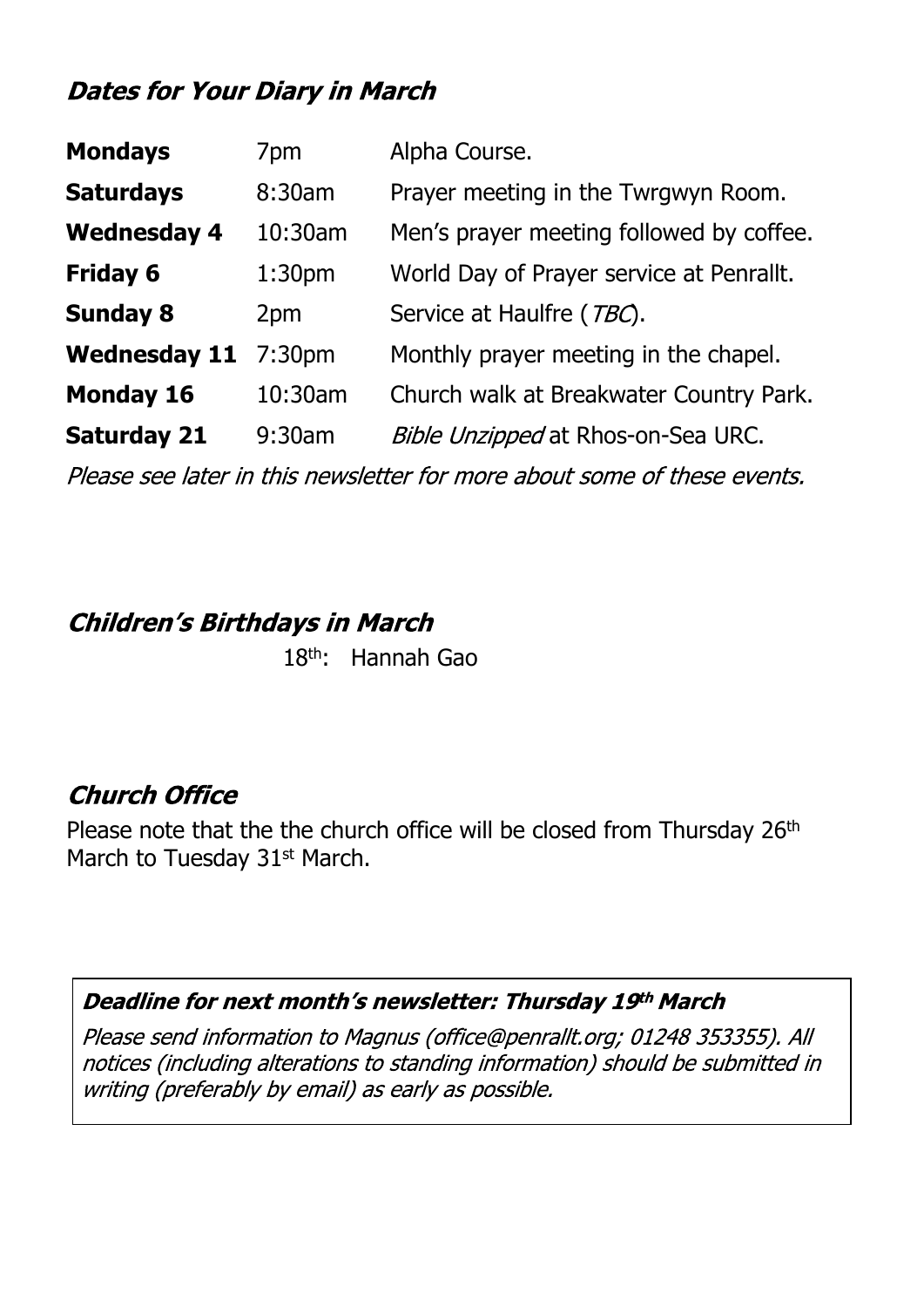## **Homegroups**

Many of our folk meet in small groups during the week for Bible study, prayer and fellowship. We encourage you to join one of these groups if you are able to. NB groups do not meet every week - please check with the named contact. All landline numbers below have the 01248 area code.

| <b>Day</b> | <b>Time</b>        | <b>Group Name</b>             | <b>Contacts</b>                                     |
|------------|--------------------|-------------------------------|-----------------------------------------------------|
| <b>Mon</b> | 7:00 <sub>pm</sub> | <b>Delta</b>                  | Brian Wheatcroft (602516)<br>Pat MacKenzie (670948) |
| <b>Mon</b> | $7:45 - 9$ pm      | <b>Rhiwlas</b>                | Wendy & Andy Lemon<br>(353743)                      |
| <b>Tue</b> | 10 <sub>am</sub>   | Nilgiri                       | Joan Beer (353874)                                  |
| <b>Tue</b> | 7:30 <sub>pm</sub> | Penlon                        | Sarah Jackson (714799)                              |
| <b>Tue</b> | 7:30pm             | Tyddyn Isaf<br>(Menai Bridge) | <b>Magnus Forrester-Barker</b><br>(717570)          |
| <b>Wed</b> | 7:30 <sub>pm</sub> | <b>Nomads</b>                 | Pat & Roger Borlace (713146)                        |
| lFri I     | $10:30$ am         | Llwyn Onn                     | Pat MacKenzie (670948)                              |
| <b>Fri</b> | 10:30am            | The Lydias                    | Ellie Jones (602289)<br>Lesley Jackson (680330)     |

## *◊* **Bible Unzipped**

Saturday 21st March 9:30am

This is a theological learning community that meets monthly at Rhos-on-Sea URC Church. Bible Unzipped is entirely free though donations towards costs are welcome. This month the sessions will be on Discovering the Genius of OT Authors (led by Peter Cousins) and Discovering John the Baptist (led by Philip Nye). For more information, please speak to Roger Malone or Magnus Forrester-Barker.

## *◊* **Church Lunch**

Sunday 8th March

As usual, there will be a (free) bring and share lunch after the morning service, but this time it's on the second Sunday of the month, not the first! Please bring enough buffet-style food for yourself and one or two others. Visitors are very welcome (and are not expected to bring food).

#### *◊* **Church Walk** Monday 16th March  $10:30$ am

This month's walk, led by Roger Borlace, will be around Holyhead Mountain. Meet at 10:30am at the Breakwater Country Park (postcode: LL65 1YG; OS grid ref. 226833). Wear boots and bring sandwiches. Contact Roger on 713146 or rborlace@hotmail.com for more information.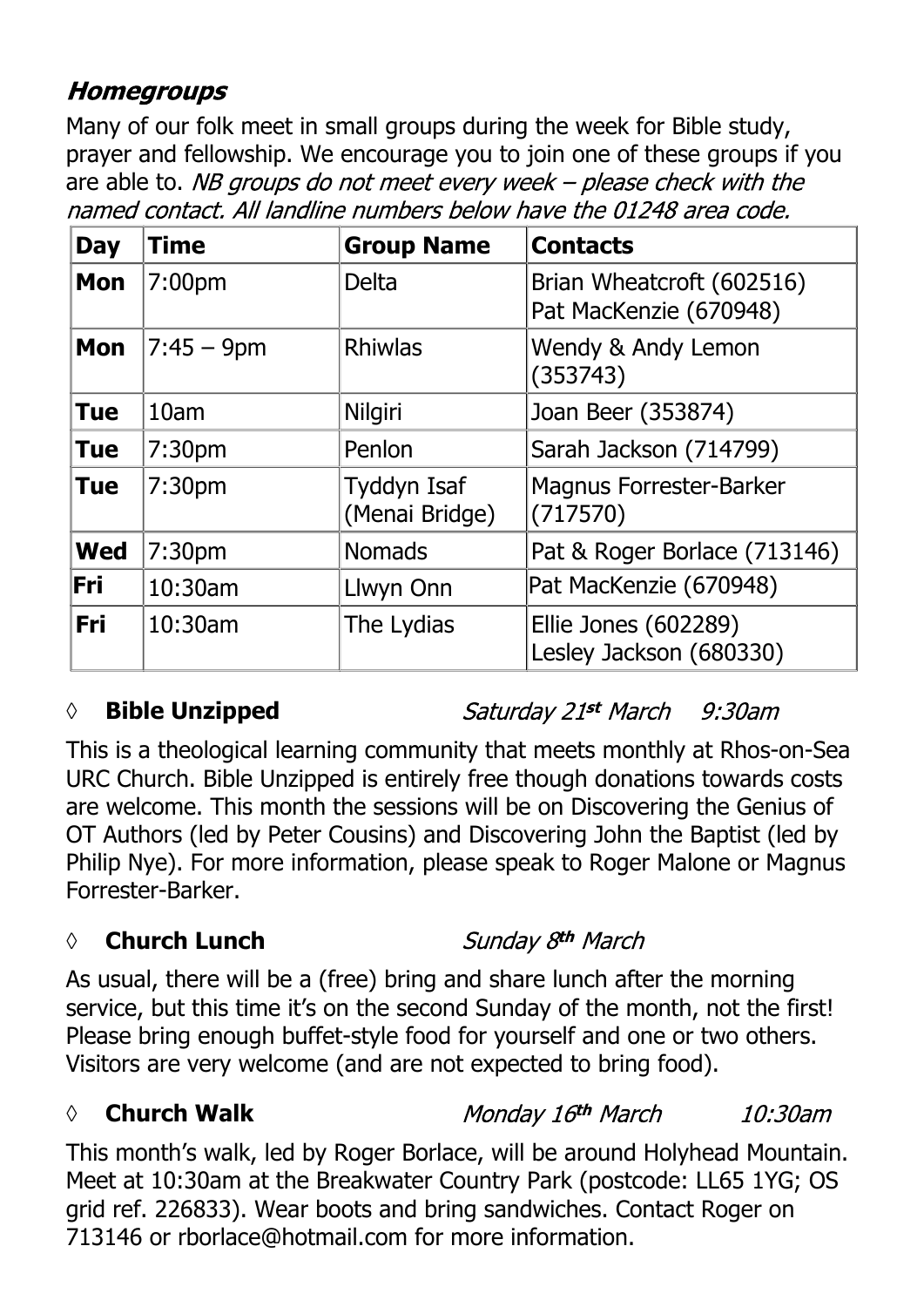## **◊ Interim Moderator**

During our current pastoral vacancy, Revd John Thompson, the Minister of Llanelwy Community Church, is serving as our Moderator. In addition to chairing members' and deacons' meetings, John will be preaching at Penrallt roughly once a month and will be in the office at times during the week. The day and time will vary, so please contact John (moderator@penrallt.org, 07931 150697) or Magnus (office@penrallt.org, 01248 353355) in advance if you would like to arrange a meeting. Please avoid contacting John on Saturdays, except in case of serious emergency, as this is his day off.

#### *◊* **Monthly Prayer Meeting** Wednesday 11th March 7:30*pm*

Our monthly mid-week prayer meetings, for the whole congregation, usually take place in the chapel and last about an hour. This month's meeting is on Wednesday 11<sup>th</sup> March. The date of the following meeting is yet to be determined.

There is also a men's prayer meeting on the first Wednesday morning of the month, at 10:30am in the Twrgwyn Room and lasting about an hour. It is usually followed by coffee at a local hostelry. This month it is on Wednesday 4<sup>th</sup> March.

## **◊ Pastoral Help**

If you have issues of concern about your own or someone else's welfare, please contact a member of the Pastoral Care team: Adrienne Ferrada; Magnus Forrester-Barker (07890 109645 – or contact at the church office on 01248 353355); Gwen Hicks (353648); Geoff Moore (410582).

## **◊ Pray for Penrallt Every Day**

We believe in prayer and encourage people to pray. You can send prayer request to our electronic diary via office@penrallt.org (there are also prayer cards in the church porch that you can fill in). Better still, you can receive the prayer diary straight to your inbox every Monday (or occasionally later in the week) by emailing the office now and requesting to be put on the list. For more immediate and interactive sharing of prayers, search on Facebook for *Penrallt Praver Point* and send a request to join our group.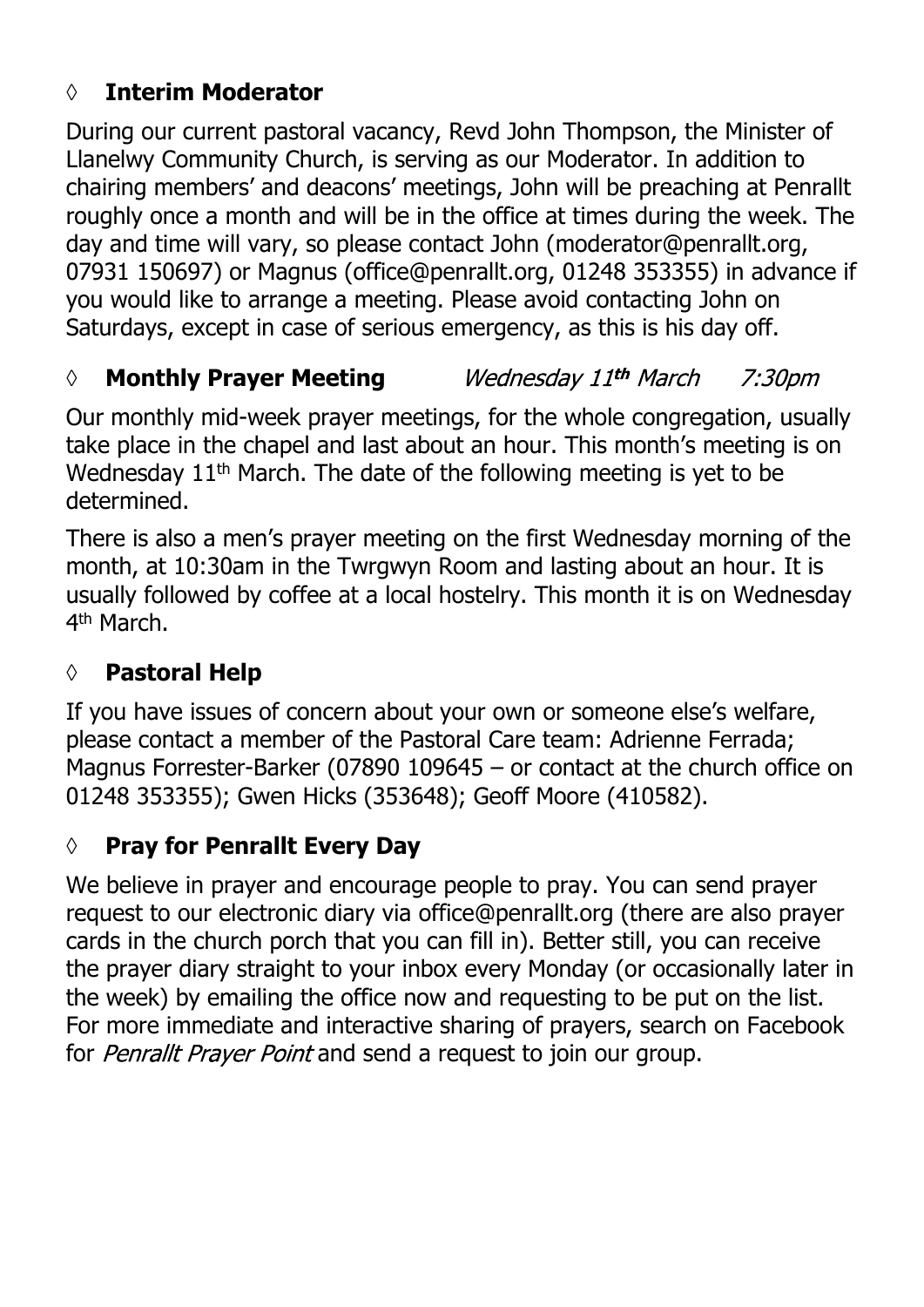## **◊ Rough Sleepers**

We do not recommend giving money directly to the rough sleepers in Upper Bangor. You will find labelled envelopes in the porch for a gift that will buy meal vouchers which are distributed to the homeless by the Cathedral; this certainly would be a more meaningful form of help.

### *◊* **Sunday Afternoon Services**

Sunday 8th March 2pm

Usually on the first Sunday afternoon of the month we usually take a short service at the Haulfre residential home in Llangoed (near Beaumaris). This month we are planning to go on the second Sunday (8th March) instead – please check with the church office for confirmation that the service is going ahead as scheduled. We are also moving the start time slightly earlier than before, and the services each month will now start from 2pm rather than 2:15. The service usually lasts around half an hour.

# **◊ Reconciliation Weekend / Penwythnos Cymodi**

Caersalem Church in Caernarfon are hosting a three day residential workshop weekend on the subject of "Healing Hearts, Transforming Nations" on  $19<sup>th</sup> - 21<sup>st</sup>$  June. The workshop, led by Dr Rhiannon Lloyd, is aimed to equip Christians to be agents of healing and restoration. It was first developed by Dr Lloyd in post-genocide Rwanda and is now run in many parts of the world. The workshop at Caersalem will be bilingual in Welsh and English. For more information or to register (which needs to be done by 20th April) please visit http://caersalem.com/cymodi/

## *◊* **World Day of Prayer**

Friday 6<sup>th</sup> March 1:30pm

The World Day of Prayer (formerly known as Women's World Day of Prayer; the name was changed recently to emphasise that it is open to anyone!) is an ecumenical prayer event taking place annually in March. This year's program is written by Christians in Zimbabwe and the service in Bangor is due to take place at Penrallt.